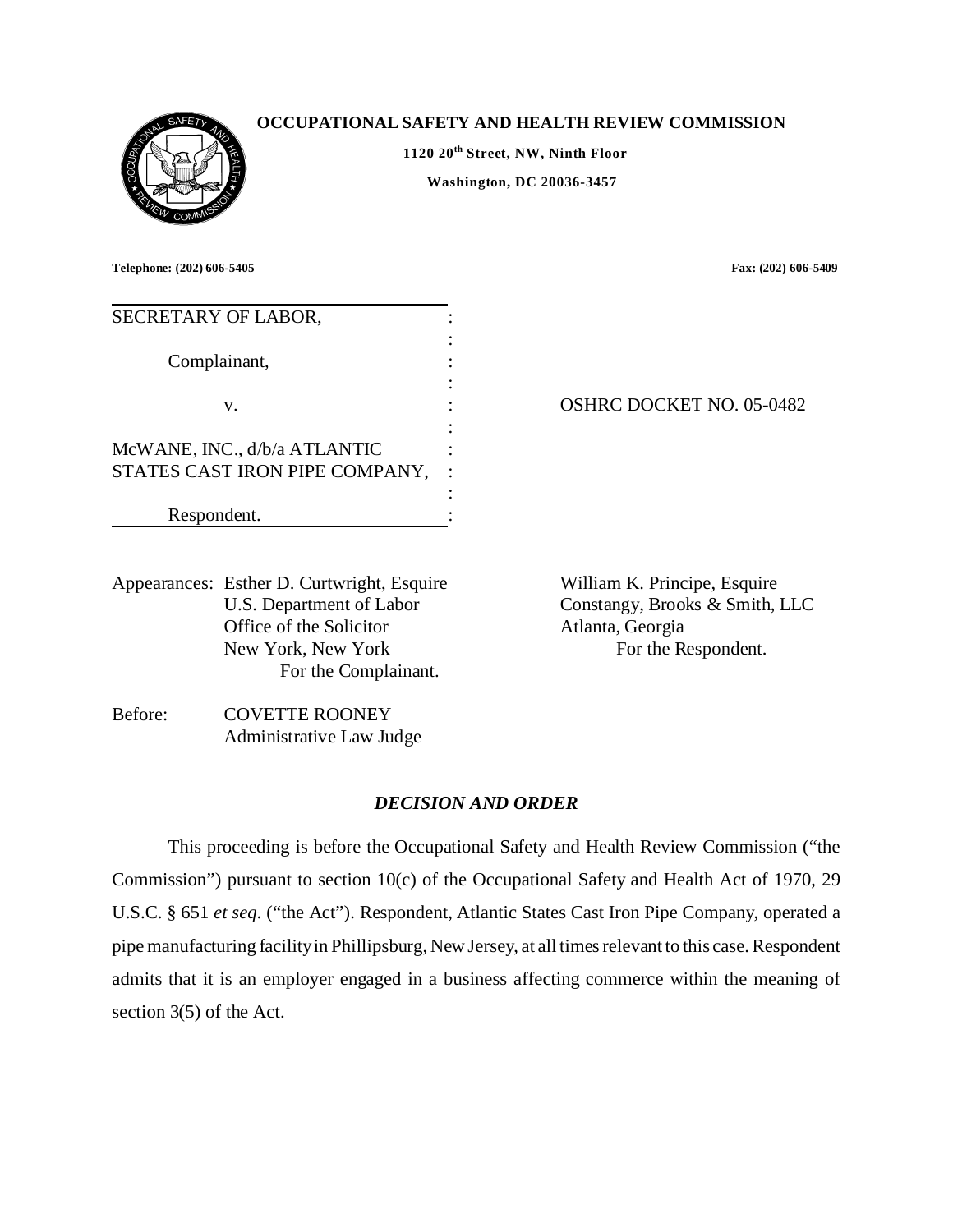### **Background**

From October 5, 2004 to January 13, 2005, the Occupational Safety and Health Administration ("OSHA") conducted an inspection of Respondent's work site. As a result of that inspection, on February 3, 2005, OSHA issued a single-item serious citation to Respondent alleging that on or about October 5, 2004, "employees were observed jumping in and climbing out of the lime pit," and that Respondent violated 29 C.F.R. § 1910.24(b) by its failure to provide fixed industrial stairs into the "lime pit." The citation proposed a penalty of \$2,500.00. By filing a timely notice of contest, Respondent brought this proceeding before the Commission. A hearing was held before the undersigned on September 23, 2005.

#### **Stipulated Statement**

At the commencement of the hearing in this case, the parties submitted a stipulated statement based on stipulated facts. The stipulated statement entered into by the parties reads as follows:

Atlantic States operates a pipe manufacturing facility in Phillipsburg, New Jersey. The manufacturing process at the facility includes the pouring and transfer of molten metal to and from ladles. To capture molten metal spilled during this transfer process, there is an excavated dirt pit inside the facility called the "bull ladle pit" by the Company and the "lime pit" by OSHA. The parties have stipulated that (1) the "lime pit" referenced in Citation 1, Item 1, is a dirt excavation measuring approximately 10 feet in diameter and 7 feet deep; (2) there is nothing built inside of or on the bottom of the dirt pit; (3) the bottom of the pit consists of soil, lime, and spilled debris from the molten metal transfer; (4) three sides of the dirt pit are vertical, with the fourth side consisting of a dirt slope containing loose granular lime and pieces of molten metal debris; (5) typically during the third shift each workday, employees enter and exit the lime pit to remove spilled debris, (6) there were no ladders or fixed stairs being used for access to the lime pit at the time of the OSHA inspection, and (7) the lime pit is located inside respondent's pipe manufacturing facility.

The parties have further stipulated that the condition at this worksite was abated by the use of a portable ladder in lieu of fixed industrial stairs.

On August 10, 2005, Respondent filed a Motion for Summary Judgment, arguing that section1910.24(b) was not applicable to the lime pit because the lime pit is an unimproved dirt excavation, not a "structure level" as set out in the standard. The Secretary opposed Respondent's Motion for Summary Judgment and filed a Cross-Motion for Summary Judgment on August 24, 2005, to which Respondent filed a reply brief on August 25, 2005.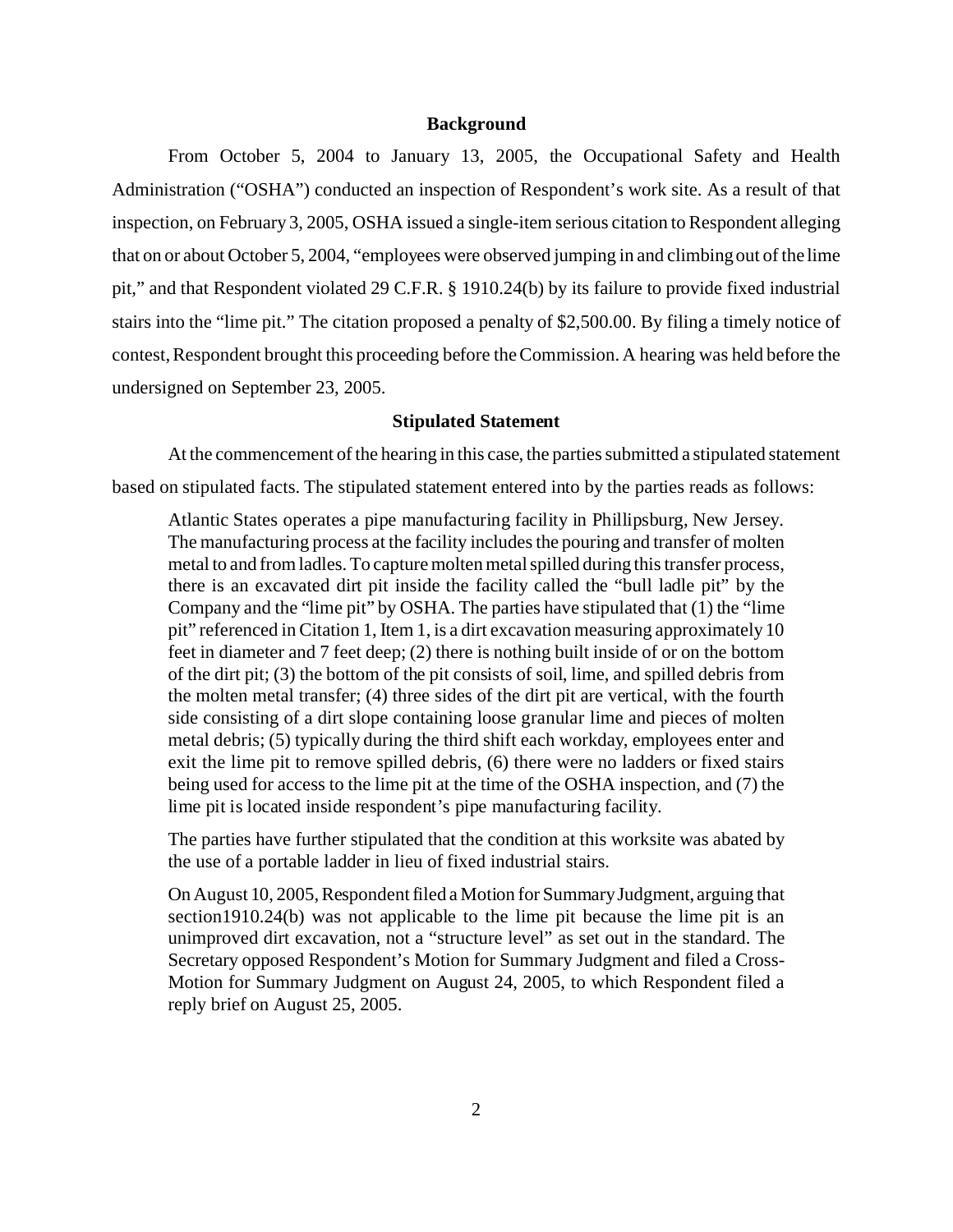On August 29, 2005, Judge Rooney issued an order denying Respondent's motion and granting Complainant's cross-motion. In the order, it was determined that section 1910.24(b) was applicable to the lime pit at Respondent's facility.

Based upon Judge Rooney's decision that section 1910.24(b) is applicable to Respondent's lime pit, Respondent does not dispute the characterization of the cited condition as serious; it also does not dispute either that employees of Respondent were exposed to the cited condition at the time of the inspection or that Respondent knew or could have known of the exposure. Consequently, the parties agree that the only issue remaining to be resolved is the amount of the penalty to be assessed. The parties stipulate that a penalty of \$1,500.00 is appropriate.

To avoid the expense of an evidentiary hearing, in that the underlying facts are undisputed and the Administrative Law Judge has already determined that the cited standard applies, the parties have agreed to the admission of the foregoing stipulated statement as part of the evidence of record. The parties further agree that Respondent's Motion for Summary Judgment with Supporting Memorandum of Law, Respondent's Reply Brief and supporting exhibits, and Complainant's Opposition and Cross-Motion for Summary Judgment will be admitted into evidence as part of the record that the Judge will consider in entering a final order in this case.

## Tr. 3-6.

#### **Discussion**

I have examined the record before me, which consists of the citation, the notice of contest, the complainant and answer, the parties' stipulated statement, Respondent's Motion for Summary Judgment with Supporting Memorandum of Law, Respondent's Reply Brief and supporting exhibits, and Complainant's Opposition and Cross-Motion for Summary Judgment. I have also considered "Exhibit A," attached hereto and incorporated by reference, which is a copy of my order dated August 29, 2005, wherein I found that section 1910.24(b) was applicable to the lime pit at Respondent's facility. Based on the record, I find that the Secretary has met her burden of proof and has established a violation of 29 C.F.R. § 1910.24(b). I further find that the stipulated penalty in the amount of \$1,500.00 is appropriate.

#### **Findings of Fact and Conclusions of Law**

The foregoing decision constitutes my findings of fact and conclusions of law in accordance with Federal Rule of Civil Procedure 52(a).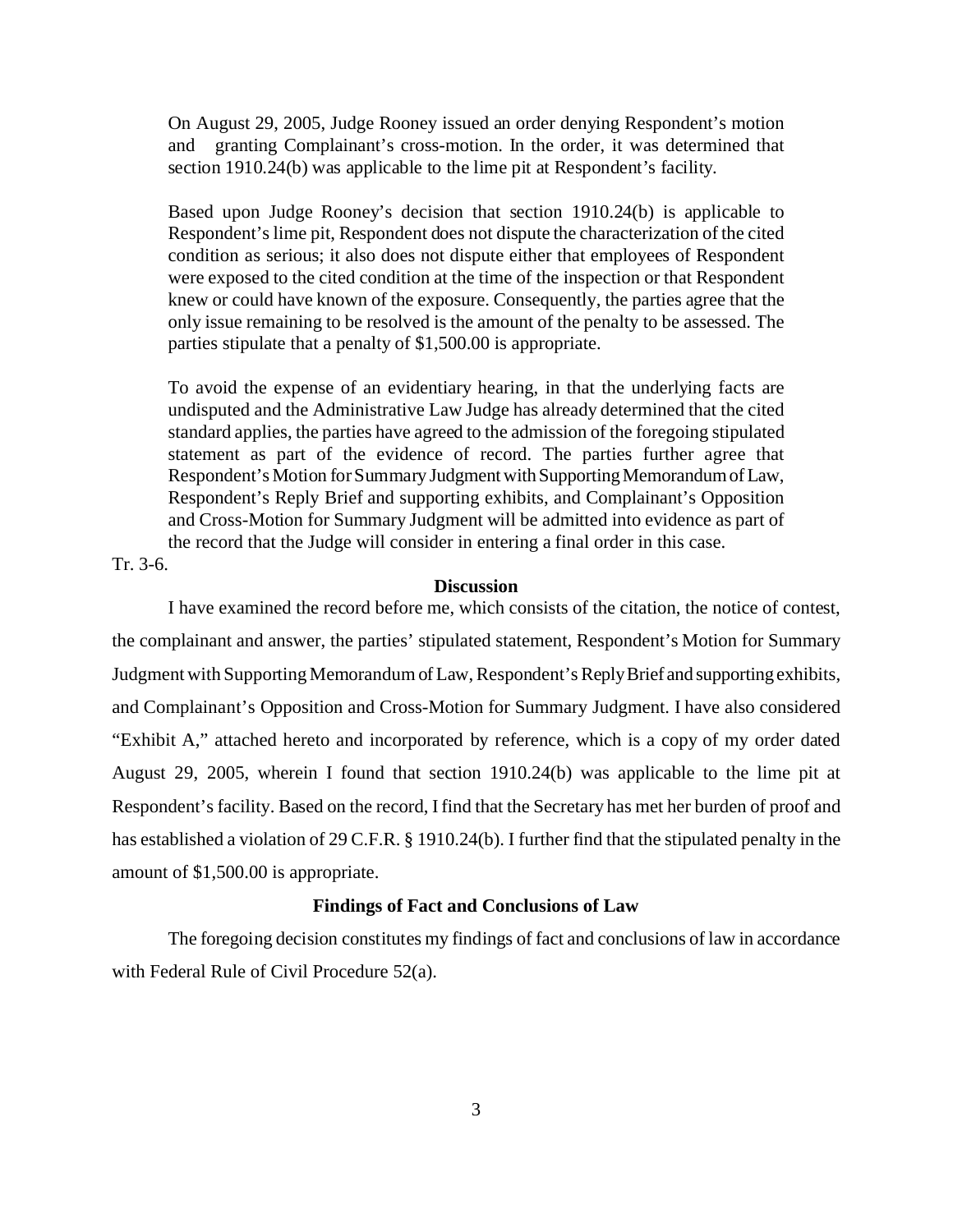## **ORDER**

Based upon the foregoing, it is hereby ORDERED that:

1. Citation 1, Item 1, alleging a serious violation of 29 C.F.R. § 1910.24(b) is AFFIRMED, and a penalty in the amount of \$1,500.00 is assessed.

> Covette Rooney Judge, OSHRC

Dated:

Washington, D.C.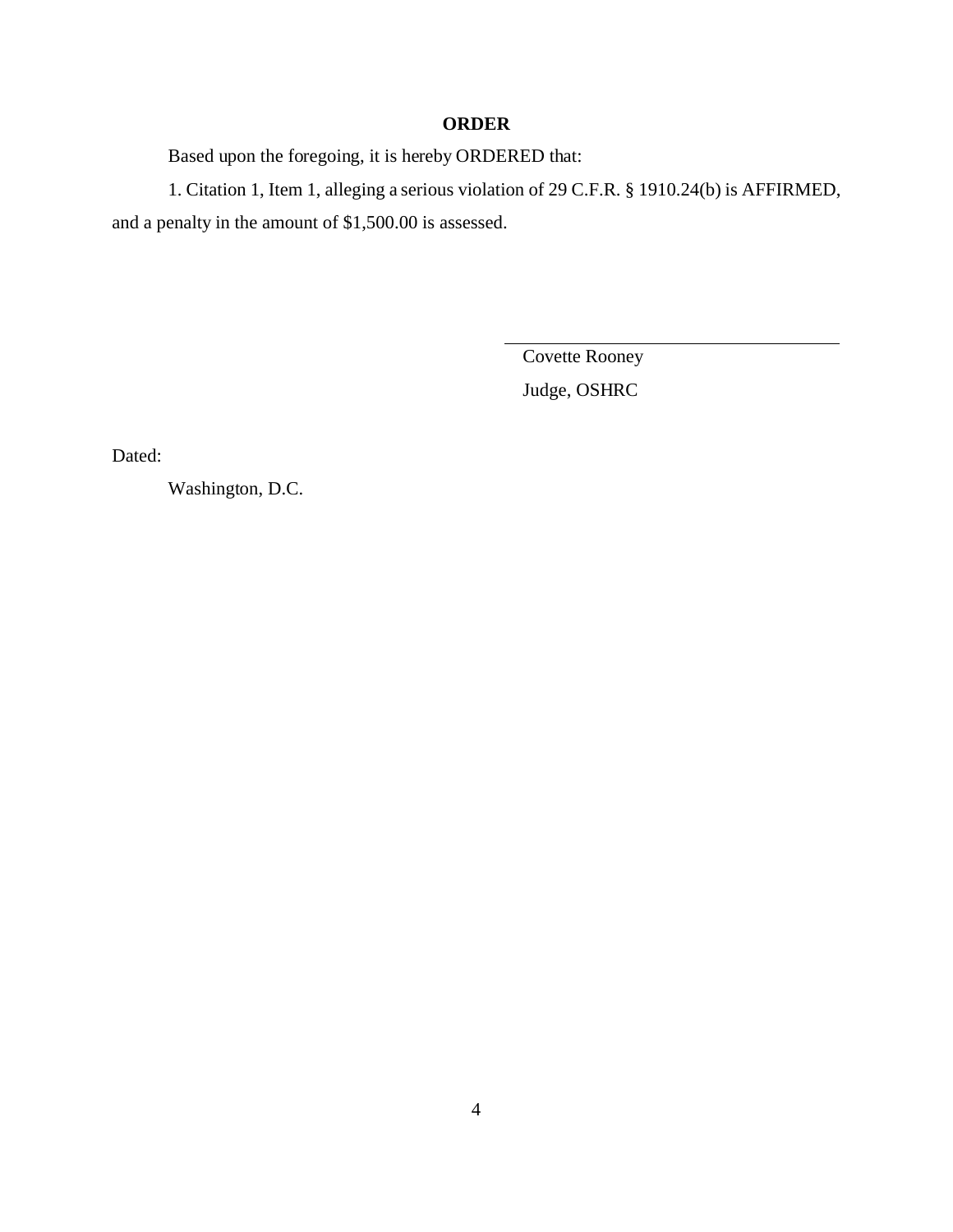

United States of America

## **OCCUPATIONAL SAFETY AND HEALTH REVIEW COMMISSION**

1120 20th Street, N.W., Ninth Floor Washington, DC 20036-3457

**SECRETARY OF LABOR,** 

**Complainant,** 

**McWANE, INC., d/b/a ATLANTIC STATES CAST IRON PIPE COMPANY,**

 **Respondent.** 

# **v. OSHRC DOCKET NO. 05-0482**

## **ORDER**

Under consideration is Respondent's Motion for Summary Judgment and Complainant's Cross-Motion for Summary Judgment in the above-captioned matter. The record reveals that on February 3, 2005, OSHA issued a single-item citation to Respondent, alleging a violation of 29 C.F.R. § 1910.24(b) for failure to provide fixed industrial stairs into a "lime pit."1 Respondent operates a pipe manufacturing facility in Phillipsburg, New Jersey. The manufacturing process at that facility necessarily includes the pouring and transfer of molten metal to and from ladles. To capture molten metal spilled during this process, there is an excavated dirt pit called the "bull ladle pit" by

<sup>&</sup>lt;sup>1</sup> The cited standard provides, in pertinent part, that: "[f]ixed stairs shall be provided for access from one structure level to another where operations necessitate regular travel between  $levels$ ..."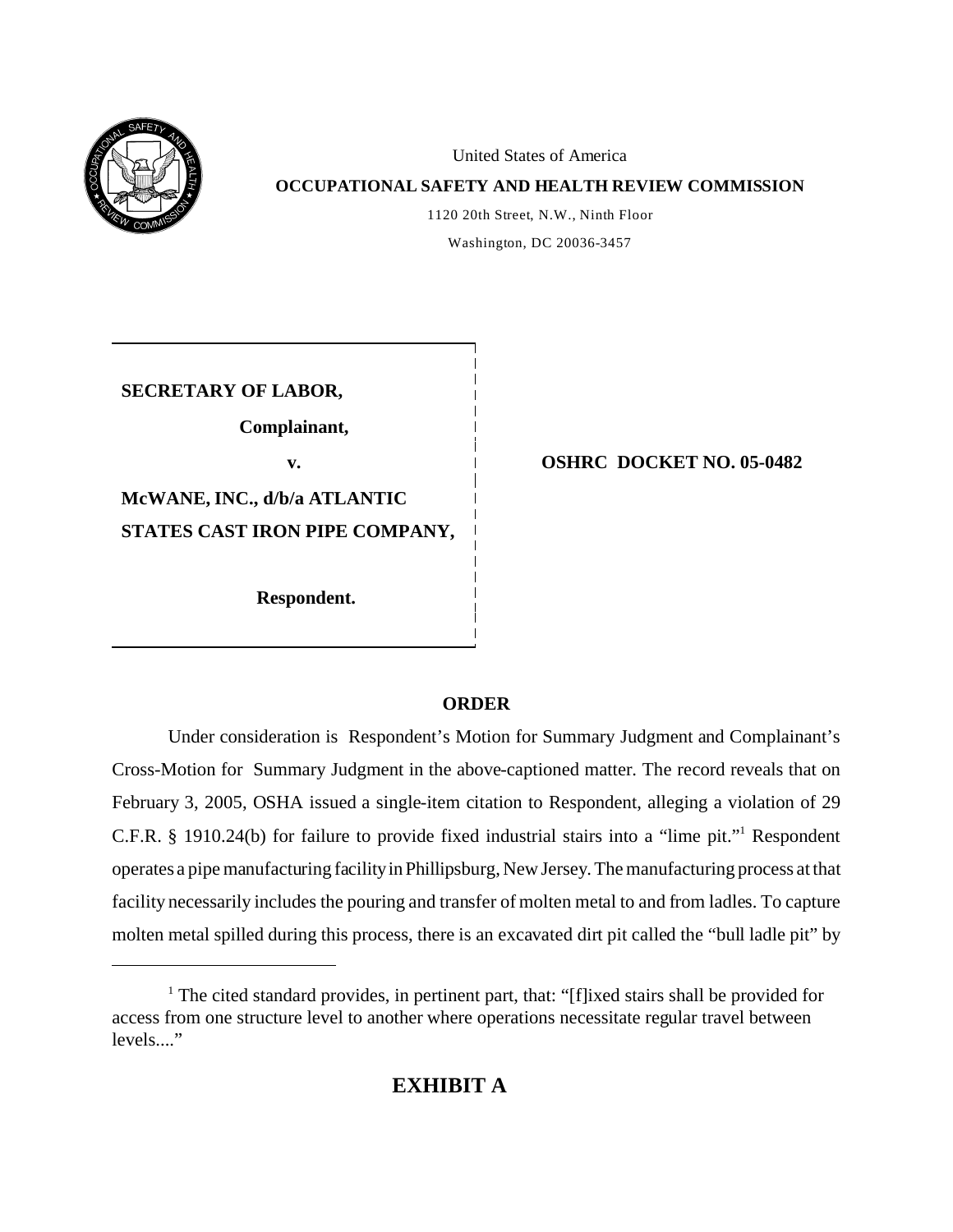Respondent and the "lime pit" by OSHA. Clean-up employees enter the pit each night to clean up spilled molten metal debris. The alleged violation was corrected during the inspection by securing in place in the pit a portable ladder for employees to use to enter and exit the pit.

It is Respondent's position that the cited standard is not applicable because the pit, *i.e.*, a dirt excavation, does not constitute a "structural level" within the meaning of the standard. The Complainant asserts that fixed ladders must be provided whenever employees must travel from one level of a "structure" to another. She also asserts that, pursuant to the application provision at 29 C.F.R. § 1910.24(a), "pits" are among the types of "structures" contemplated by the standard; in her view, earthen pits are not excluded, and the cited standard thus applies to the activity in question. Respondent, in turn, argues that the term "structure" in section1910.24(b) means something that is constructed; a "pit" covered by the standard, therefore, is something that has been constructed rather than an unimproved dirt excavation such as the one at issue.

In support of their respective positions, both parties have moved for summary judgment pursuant to Rule 56 of the Rules of Civil Procedure. The parties agree that there are no genuine issues of fact and have stipulated that (1) the lime pit referenced in Citation 1, Item 1, is a dirt excavation measuring approximately 10 feet in diameter and 7 feet in depth; (2) there is nothing built inside of or on the bottom of the dirt pit; (3) the bottom of the pit consists of soil, lime, and spilled debris from the molten metal transfer; and (4) three sides of the dirt pit are vertical, with the fourth side consisting of a dirt slope containing loose granular lime and pieces of molten metal debris.

I find that the cited standard applies, based upon the application provision of the fixed industrial stairs standard. *See Application of Requirements*, 29 C.F.R.§ 1910.24(a). This section expressly states that "pits" are subject to the requirements of the fixed industrial stairs standard. The term "pits" is not limited or restricted in any way, and I therefore conclude that the word encompasses a broad range of "pits." The ordinary, commonsense meaning of the term "pit"is a "hole, shaft, or cavity in the ground" or an area "sunken or depressed below the adjacent floor area...."<sup>2</sup> Accordingly, I find that "pits" of any type are among the kinds of "structures" contemplated

 $2$  pit 1 a (1): a hole, shaft, or cavity in the ground (2): MINE (3): a scooped-out place used for burning something (as charcoal) b: an area often sunken or depressed below the adjacent floor area...*See* Merriam-Webster Online Dictionary, http://www.m-w.com.